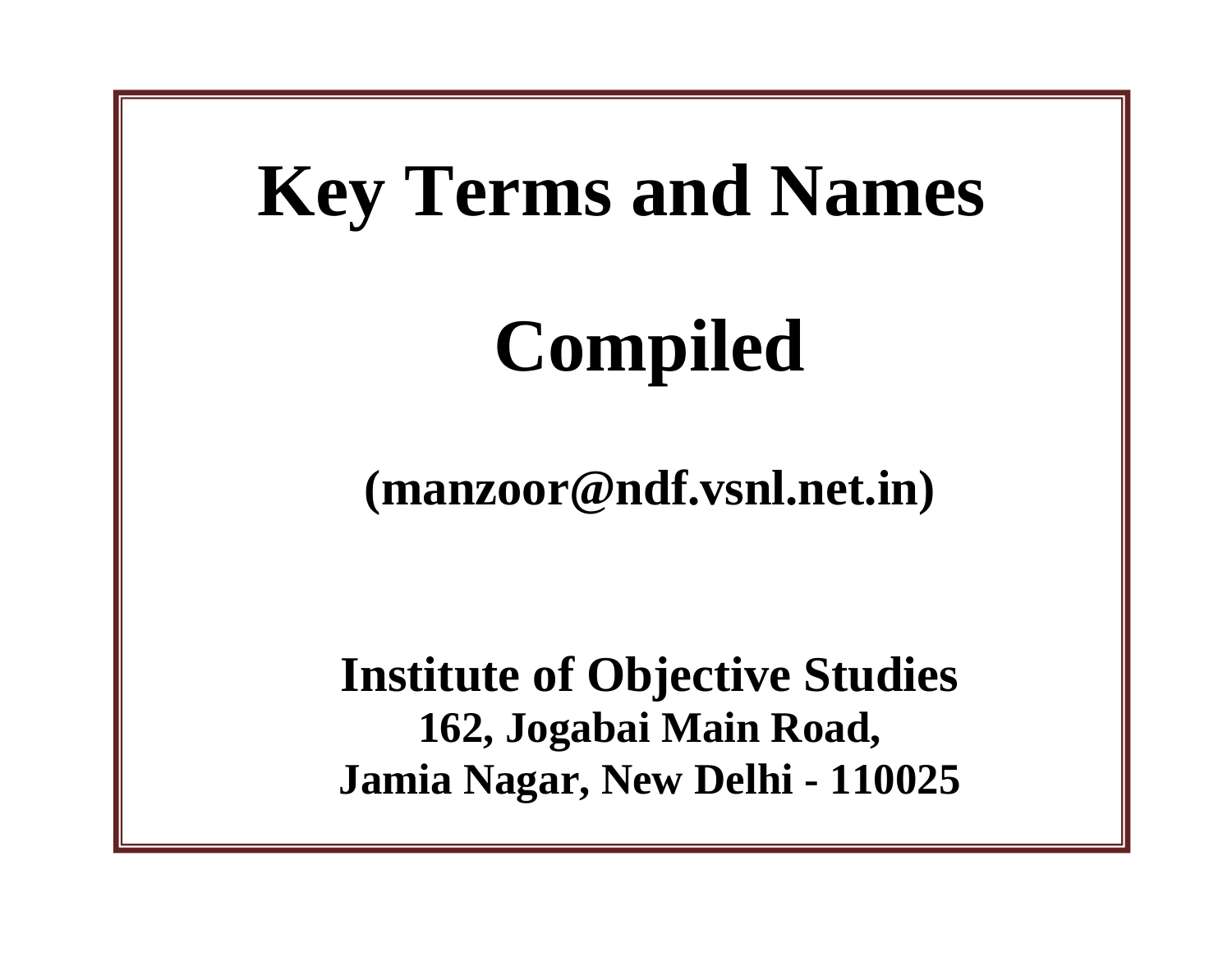### **Key Terms and Names**

#### **Terms**

**Absolute chronology** the arrangement of events by specific dates

**Anthropologist** a scientist who studies the origin and the physical and cultural development of human beings

**Archaeologist** a scientist who studies the remains of past cultures

**Artifact** a human-made object, such as a tool, weapon, or piece of jewelry

**Capitalism** an economic system based on private ownership and on the investment of money in business ventures in order to make a profit.

**Communism** an economic system in which all means of production—land, mines, factories, railroads, and businesses—are owned by the people, private property does not exist, and all goods and services are shared equally.

**Constitutional republic** a republic established by a constitution, or set of basic laws

**Constitutional system of government** a system of government that operates according to a set of basic laws

**Constitutionalism** a constitutional system of government

**Democracy** a government controlled by its citizens, either directly or through representatives.

**Democratic-republican government** a government that gets its power from citizens who elect representatives

**Eastern civilization** - Civilization that has its origins in ancient East Asian civilizations

**Enlightenment** an 18th-century European movement in which thinkers attempted to apply the principles of reason and the scientific method to all aspects of society.

**Era** broad time period characterized by a shared pattern of life

**Fascism** a political movement that promotes an extreme form of nationalism, a denial of individual rights, and a dictatorial one-party rule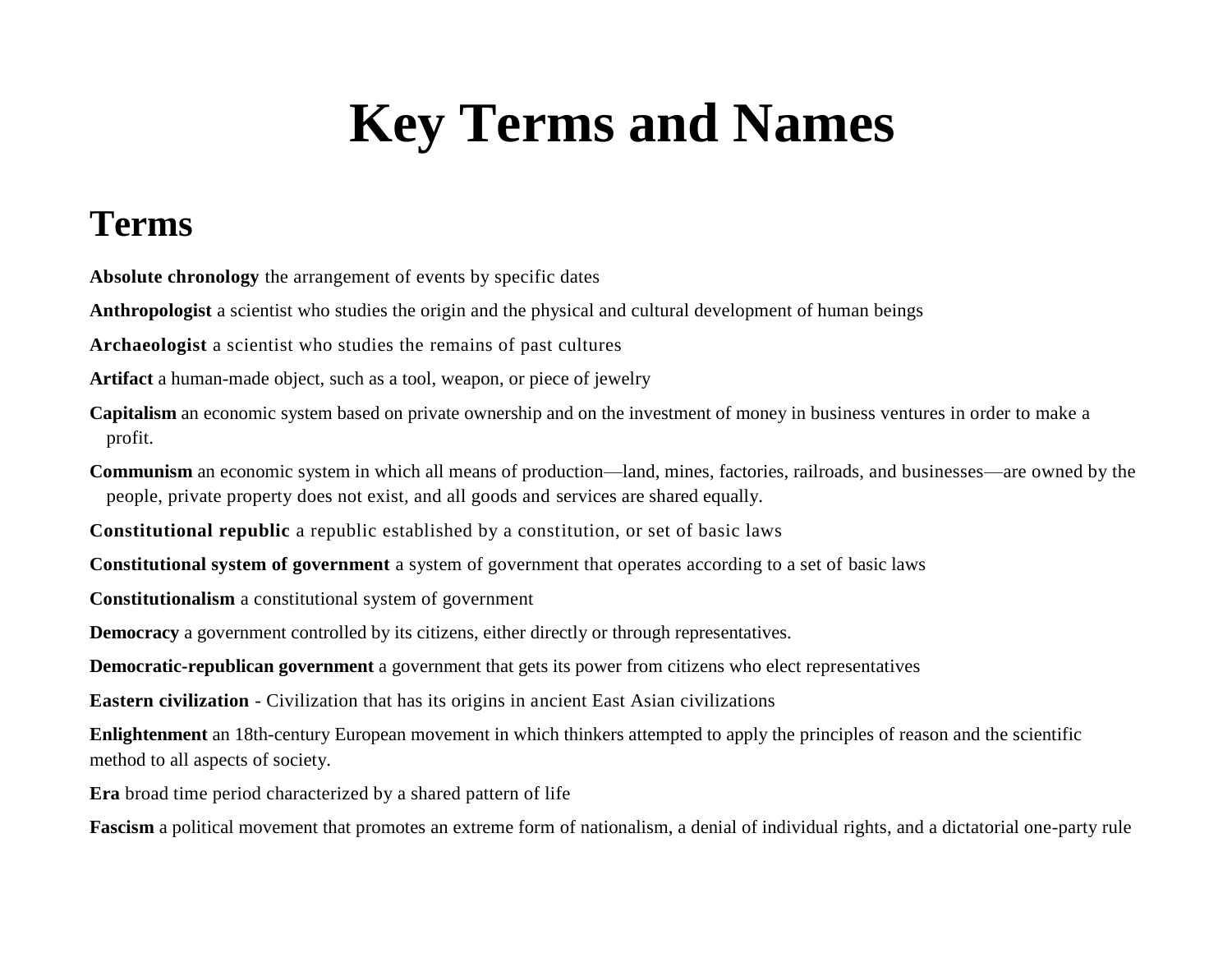- **Feudalism** a political system in which nobles are granted the use of lands that legally belong to their king, in exchange for their loyalty, military service, and protection of the people who live on the land.
- **Frames of reference** a set of ideas that are necessary for interpreting or understanding events or other ideas.
- **Genocide** the systematic killing of an entire people
- **Geographic distribution** the geographic occurrence or range of a feature, such as the location of cities
- **Geographic pattern** the geographic configuration of a feature, such as the grouping of cities along a coast
- **Greco-Roman** relating to ancient Greece and Rome
- **Historical context** the past circumstances in which an event occurred.
- **Historical inquiry** close examination of sources in a search for accurate information about past events
- **Holocaust** a mass slaughter of Jews and other civilians, carried out by the Nazi government of Germany before and during World War II.
- **Imperialism** a policy in which a strong nation seeks to dominate other countries politically, economically, or socially.
- **Individualism** belief in the importance and value of the individual, or the doctrine that the interests of the individual have priority over those of the state
- **Indus river valley** area along the Indus River in what is now Pakistan, where one of the world's first civilizations arose about 2500 BC
- **Industrialization** the development of industries for the machine production of goods
- **Judeo-Christian** having historical roots in Judaism and Christianity
- **Judeo-Christian ethics** a set of moral principles or values that has its roots in both Judaism and Christianity
- **Manorialism** economic system in medieval Europe in which a lord gives serfs land, shelter, and protection in exchange for work, and almost everything needed for daily life is produced on the manor, or lord's estate.
- **Mesoamerica** an area extending from central Mexico to Honduras, where several of the ancient civilizations of the Americas developed
- **Nazism** the fascist policies of the National Socialist German Workers' party, based on totalitarianism, a belief in racial superiority, and state control of industry.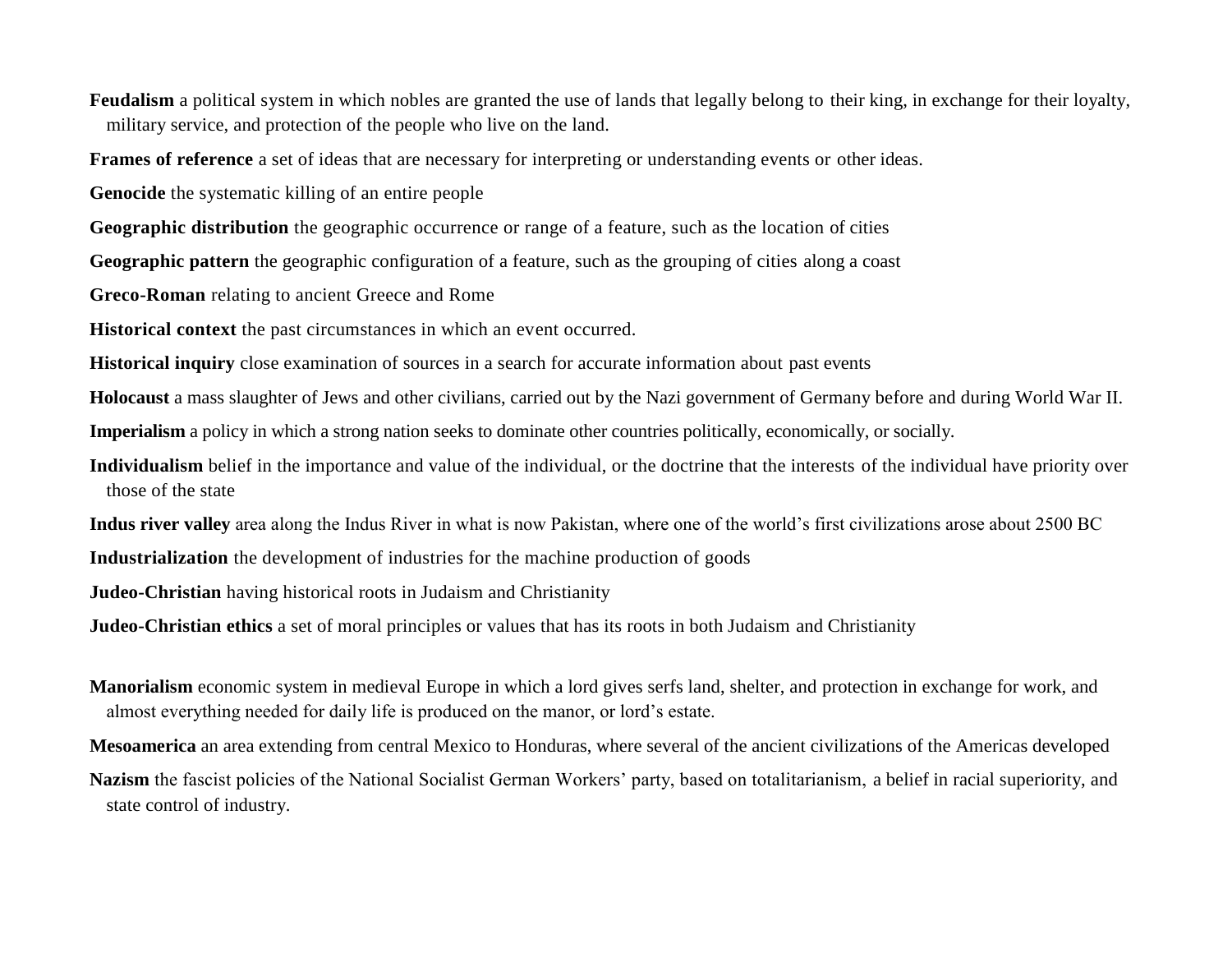**Neolithic agricultural revolution** the major change in human life caused by the beginnings of farming—that is, by people's shift from food gathering to food producing.

**Nile river valley** area in Egypt along the Nile River where one of the world's first civilizations arose between about 3000 and 2000 BC

**Oppression** unjust or cruel exercise of power

**Parliamentary system of government** system in which legislative and executive functions are combined in a legislature called a parliament.

**Primary source** material produced during the period being studied.

**Relative chronology** the arrangement of events in relation to other events

**Republicanism** belief in a system of government in which political power rests with citizens who vote for representatives responsible to them

**Scientific revolution** a major change in European thought, starting in the mid-1500s, in which the study of the natural world began to be characterized by careful observation and the questioning of accepted beliefs.

**Secondary source** material prepared after the period being studied by a person who used primary sources.

**Secularism** the view that religious considerations should be kept separate from political affairs or public education

**Social mobility** the ability to move from one social class to another

**Socialism** an economic system in which the factors of production are owned by the public and operate for the welfare of all.

**Strait of Hormuz** a strait or narrow channel of water, connecting the Persian Gulf and the Gulf of Oman

**Thematic maps -** maps that focus on a specific idea, such as vegetation, natural resources, or historical trends.

**Tigris and Euphrates river valley -** Area in Southwest Asia along the Tigris and Euphrates rivers where the earliest Asian civilization arose about 3000 B.C. The area is also referred to as Mesopotamia and the Fertile Crescent.

**Totalitarianism** government control over every aspect of public and private life

**Validity** truth or soundness

**Western civilization** - civilization that has its origins in ancient Greek and Roman civilizations.

**Yellow (Huang He) river valley** - Area in China along the Huang He where an early civilization emerged about 2000 BC